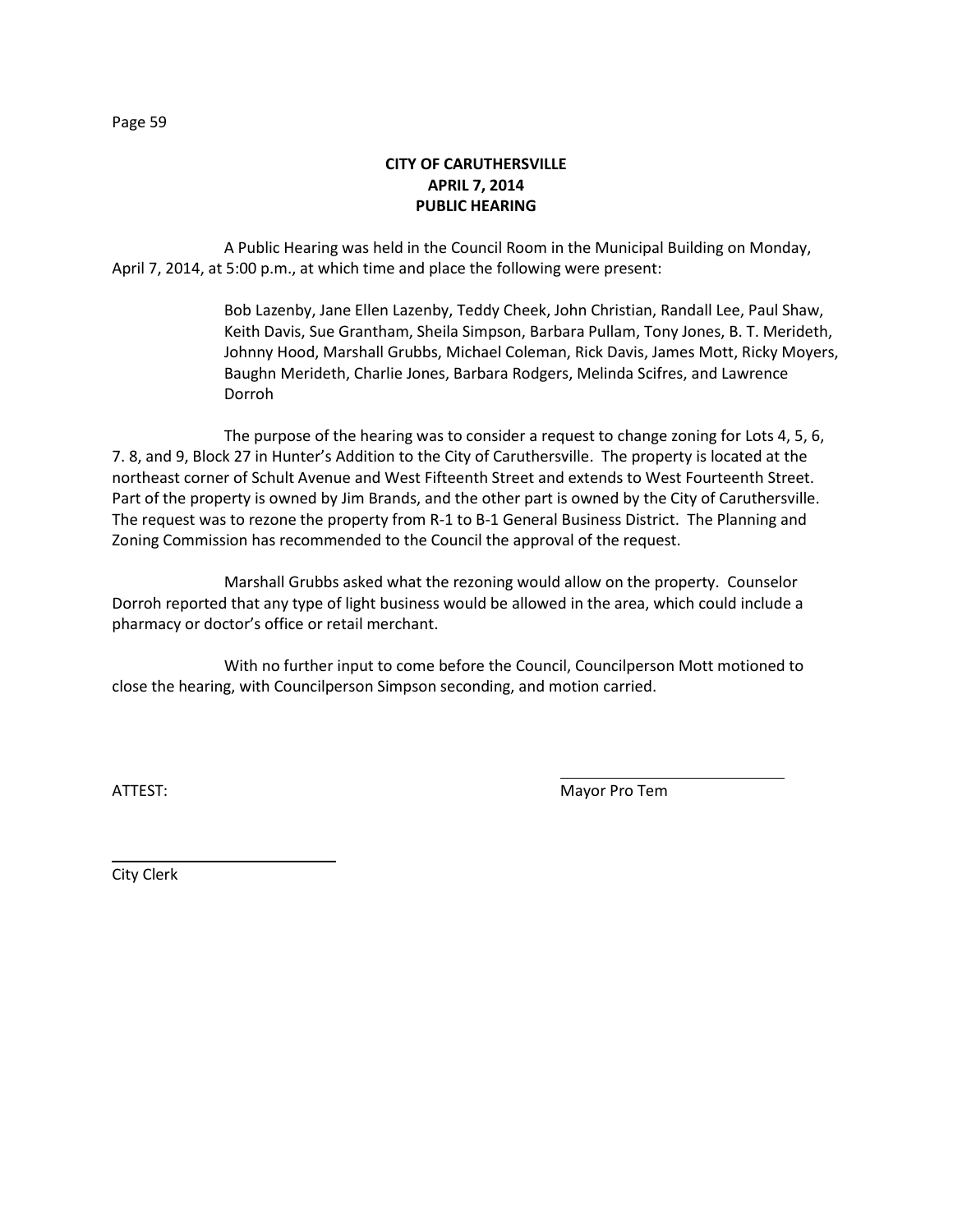## **CITY OF CARUTHERSVILLE April 7, 2014 Regular Session**

BE IT REMEMBERED the Council of the City of Caruthersville met in regular session in the Council Room in the Municipal Building on Monday, April 7, 2015 at 5:00 p.m., at which time and place the following were present:

| Barbara Pullam  | Mayor Pro Tem         |
|-----------------|-----------------------|
| Melinda Scifres | <b>City Clerk</b>     |
| Lawrence Dorroh | <b>City Counselor</b> |
| Tony Jones      | Sergeant at Arms      |
| Rodgers         | Councilperson         |
| Simpson         | Councilperson         |
| Grantham        | Councilperson         |
| Hood            | Councilperson         |
| Merideth        | Councilperson         |
| Mott            | Councilperson         |

The number of members necessary to consider a quorum being present, the Mayor Pro Tem called the meeting to order and announced the meeting was in session for the transaction of business.

The first order of business to come before the Council was the approval of the minutes and bills. Upon motion duly made by Councilperson Mott, seconded by Councilperson Grantham, the minutes and bills were approved unanimously.

The next item of business was the bids for the utility tractor. Three bids had been received on the tractor, and all bids included a trade-in for the old tractor. The bids were as follows:

| Baker Implement (Portageville)      | \$34,220 |
|-------------------------------------|----------|
| Don Medlin Company (Caruthersville) | \$34,297 |
| Legacy Equipment Company            | \$40,585 |

The Council was advised the purchase of the tractor was not budgeted. Due to the cost repair for the current tractor, and the age, the Council had decided to see what a replacement would cost. After discussion, Councilperson Merideth motioned to accept the low bid from Baker Implement, with Councilperson Grantham seconding, and motion carried.

Councilperson Mott then motioned to amend the budget from Sales Tax (Street Equipment) for the purchase of the tractor in the amount of \$34,220, with Councilperson Merideth seconding, and motion carried.

The Fire Department reported they had answered ten fire calls from March 19, 2014 through April 5, 2014.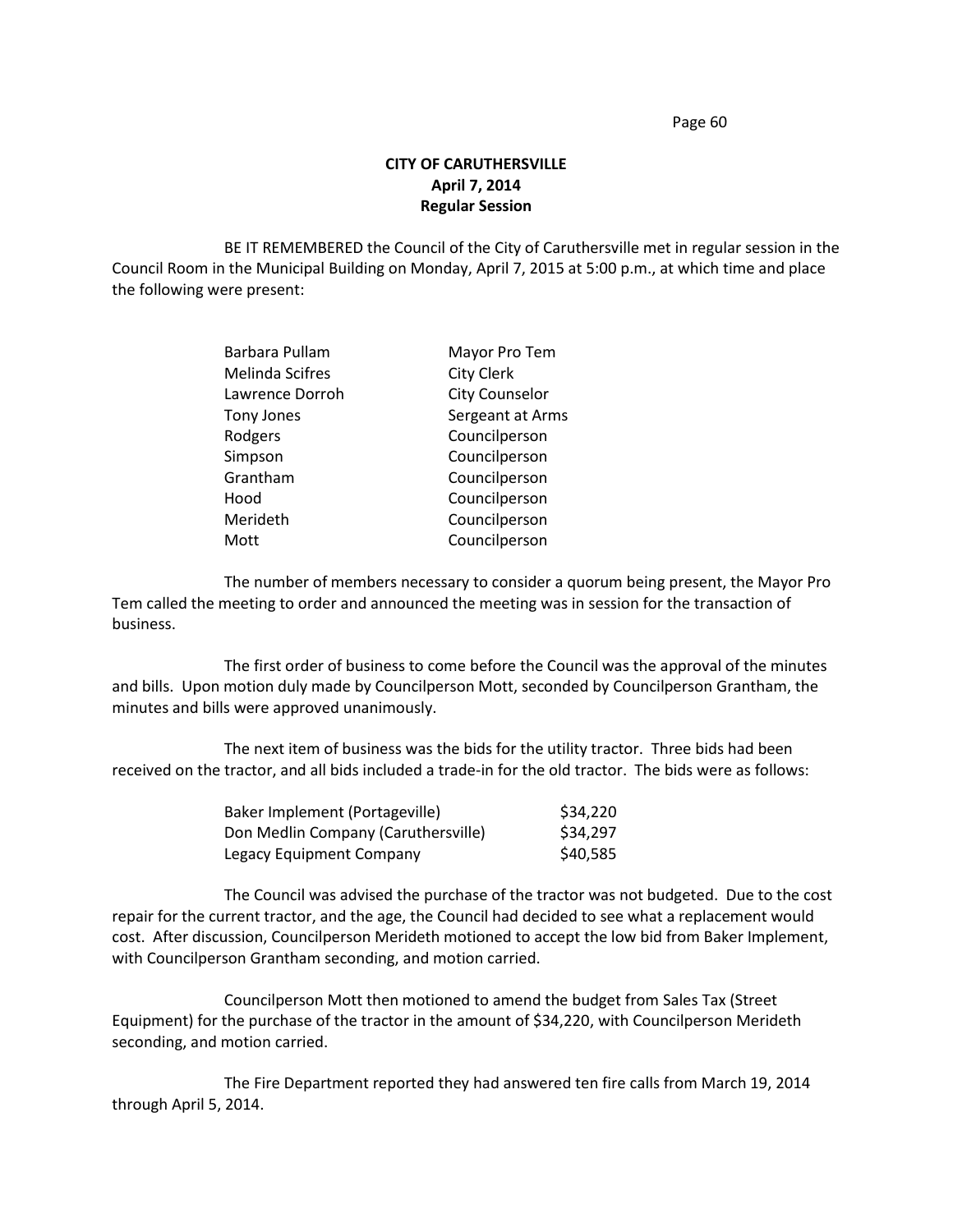The Police Committee had met regarding the use of the tranquilizer gun. The Animal Control Officer had taken a course on the use of the gun, and asked to be reimbursed \$100 for the course. The Council agreed to reimburse him for the class. The veterinarian will mix the drugs for the gun, and a police officer will accompany him while it is in use.

The Council was advised the Collins water line is almost complete. The company that is doing the work, has done a great job, and should be completely finished within 2 weeks. Also, an inspection of the water plant by Missouri Department of Natural Resources was conducted approximately a week ago, and no deficiencies were found.

The Street Commissioner reported the crews did get cold patch and has been filling several potholes. Five street breaks have been repaired. Recently a snow blade for the tractor was purchased, but has not been paid for at this time. Funds are available in the sales tax Street Equipment to pay the \$5,000 for the blade. After discussion, Councilperson Grantham motioned to pay for the blade from the sales tax fund, with Councilperson Merideth seconding, and motion carried.

Parks/Recreation Director, Keith Davis, then reported a new HVAC and condenser unit was budgeted for the recreation center. He asked for the authority to advertise for the replacement of these units. Thirty Thousand Dollars was budget from Sales Tax for this project. After discussion, Councilperson Merideth motioned to advertise for bids for the units, with Councilperson Rodgers seconding, and motion carried.

Mr. Davis then reported \$4,500 was budget for weight room equipment. He had received three bids for comparable pieces for the weight room that would be a replacement elliptical. The quotes read as follows:

| Advance Exercise Equipment | \$4,308.23 |
|----------------------------|------------|
| Any Body Fitness           | \$4,311.25 |
| OrthoTec                   | \$4,295.00 |

Councilperson Merideth motioned to approve the low bid from Ortho Tec, with Councilperson Hood seconding, and motion carried.

Mr. Davis reported the sign-up period for baseball has been extended. This time, he has 294 children signed up with 23 teams to play this season. A new girl's softball team will be playing this year, and it will be a traveling team. This will be for Seventh and Eighth grade girls. Lifeguard training will be held on April 10<sup>th</sup>. Kyle Hubbard has started a basketball league at French Park, and will be working with children. He thanked all the people who have volunteered to assist with the programs and that helped create the new leagues.

The Code Enforcement Officer then reviewed his report with the Council. He reported three trash violations, 5 notices to abate a nuisance, three notices to vacate, repair, or demolish structures, and he has followed up on several complaints.

Minutes of the Planning Commission had been given to the Council for consideration. A request from David Ross, owner of the Showcase Lounge on Route Y, had made a request to change the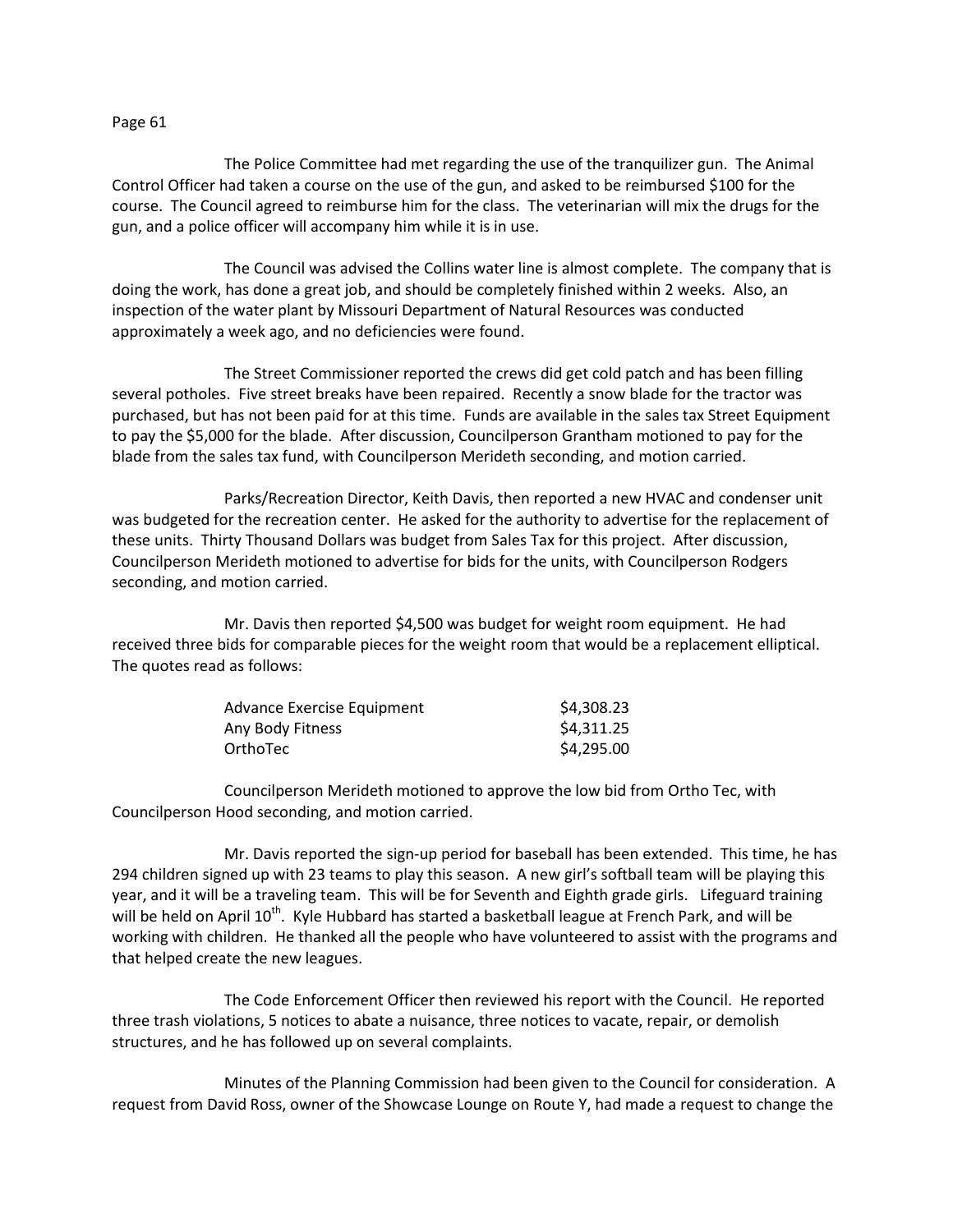zoning from R-1 to B-1. The zoning of the property had reverted to R-1 because the business had been closed for over a year and the zoning was no longer grandfathered for a business. Mr. Ross wants to sell the property, but would like to have the zoning changed to B-1 so a business could be operated. The Planning and Zoning Commission recommended the change in zoning be approved by the Council. After discussion, Councilperson Merideth motioned to accept the recommendation of the Planning Commission, and hold a Public Hearing on May 5, 2014. Councilperson Grantham seconded the motion, and the motion carried unanimously.

John Christian then appeared before the Council regarding the lack of sidewalks in some neighborhoods. He asked if the City could not require construction of sidewalks in new subdivision. Counselor Dorroh reported an ordinance is in place to require sidewalks for new subdivisions. However, the Council can allow the absence of items such as sidewalks or street lights in new subdivisions. Mayor Pro Tem Pullam stated the Council appreciates his concerns, and will at the problem for future construction.

Rick Davis, a representative of Ameren Missouri, reported funding is available for energy efficient units. If the Recreation Center is going to get new units, the funding could be used for that purpose. The funding would not be available after the units are here. He asked the Parks/Recreation Director to contact him for help with the application.

Councilperson Mott motioned to hold a special meeting on Thursday, April 10, 2014, at 4:00 p.m. to swear in the new officers for the City, as well as nominate persons to sign checks. Councilperson Grantham seconded the motion, and motion carried unanimously.

After discussion, Councilperson Rodgers offered and moved the approval of the following ordinance; and the same was read for the first time:

## **BILL NO. 2014-1 ORDINANCE No. 2014-1**

## **AN ORDINANCE ESTABLISHING THE COMPENSATION FOR CITY MARSHAL OF THE CITY OF CARUTHERSVILLE, MISSOURI**

After discussion, the unanimous consent of the Council was asked for a second reading of Bill No. 2014-1 which is granted and Bill No. 2014-1 is read the second time. The question before the Council now is shall Bill No. 2014-1 to be known as Ordinance No. 2014-1 pass and become law as read the second time, which resulted in the following vote on said question, to-wit:

| Rodgers  | Yes     | Hood     | Yes |
|----------|---------|----------|-----|
| Simpson  | Abstain | Merideth | Yes |
| Grantham | Yes.    | Mott     | Yes |

Upon the Mayor Pro Tem declaring that Bill No. 2014-1 to be known as Ordinance No. 2014-1 is passed and approved by the Council, the Mayor Pro Tem did approve the bill and affix her signature and was attested by the City Clerk.